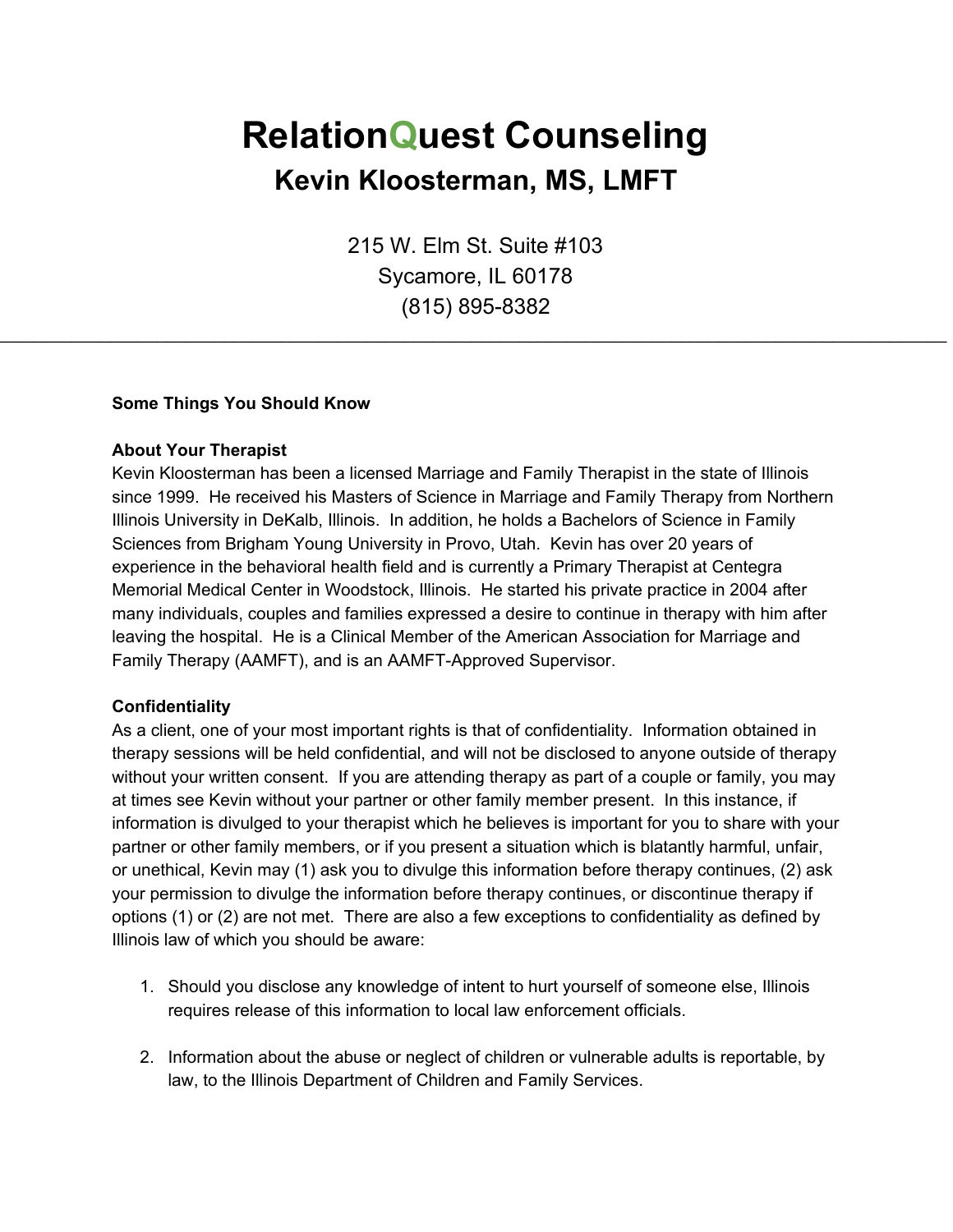3. Therapy information may not be considered confidential when subpoenaed by a court of law.

## **Additional Considerations**

To ensure quality in therapy, Kevin reserves the right to consult with therapist colleagues regarding your treatment. This is similar to a physician "getting a second opinion," and can be very helpful in therapeutic treatment. If consultation occurs outside of his practice, identifying information, such as your surname, will not be discussed during these consultations.

Occasionally, with a client's separate written permission, therapy sessions or classes may be videotaped and shared with therapist colleagues for supervision, discussion and feedback in order to ensure best practices for provision of clinical services.

Because part of the goal of therapy is to protect confidentiality, Kevin asks that you not have your attorney subpoena his testimony regarding divorce or child custody, in the event of such hearings.

# **Your Rights as a Client**

As a client you have the right to:

- 1. Ask questions at any point in time regarding therapeutic or office procedures.
- 2. Terminate therapy at any time.
- 3. Specify and negotiate therapeutic goals and be an active participant in therapy.
- 4. Confidentiality, as designated above.
- 5. Be apprised of fees and payment policies.
- 6. Ask about alternative procedures available for meeting your goals.

# **Office Procedures and Fees**

## **(1) Therapy**

Each session hour is 45-50 minutes in length. (This allows your therapist time to complete your case records, case management, etc.). The fee is \$165 per 45-50 minute session. Payment is required at the end of each session in the form of all major credit cards, cash, or check (payable to Kevin Kloosterman, LMFT). Unscheduled telephone consultation calls (including text messages) lasting longer than 3 minutes will be billed at \$4.50 per minute. Excessive or unnecessary calls and texts during the week will be charged a \$75 fee per call or text. There is a base handling fee of \$27.33 for copies of medical records plus \$1.02 for pages 1-25 and \$0.68 for pages 26-50. There is a \$75 dollar fee for returned checks.

If you are unable to attend an appointment, it is your responsibility to cancel your session at least twenty-four hours in advance of the session. Failure to do so will result in you being charged a fee of \$75 for the session. Certain exceptions will be made to this policy in the event of emergencies, provided the therapist is informed prior to the appointment. In the event of a crisis, you may contact Kevin on his cell phone at 815-762-7127. If he is unavailable then you